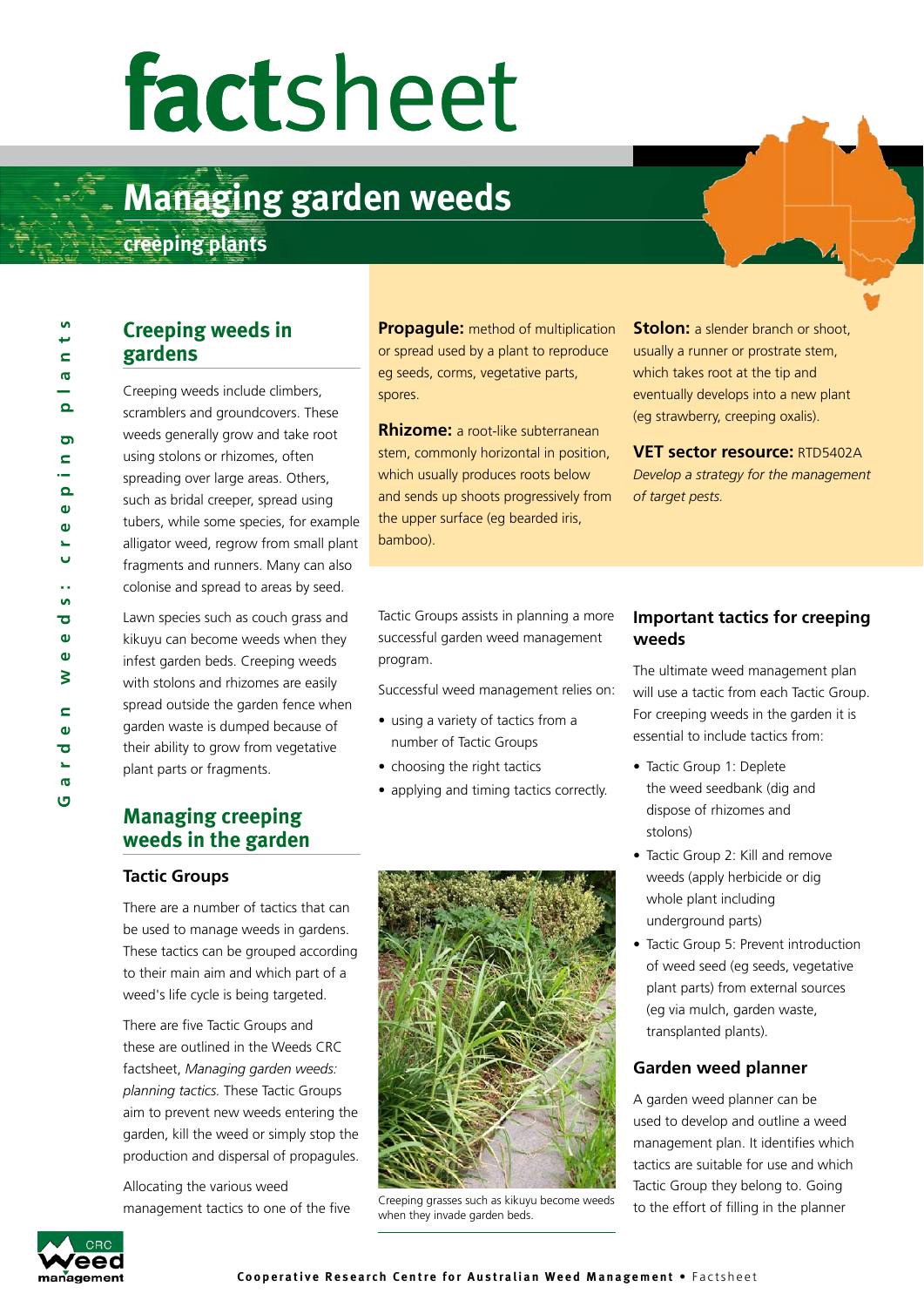

| n                       |
|-------------------------|
| ⊷                       |
| C                       |
| ത                       |
|                         |
|                         |
| $\Omega$                |
|                         |
| G                       |
| C                       |
| ÷                       |
| $\Omega$                |
| $\mathbf 0$             |
| $\mathbf{v}$            |
|                         |
| L,                      |
| Ü                       |
|                         |
|                         |
| ×,                      |
| <b>i</b>                |
| $\overline{\mathbf{C}}$ |
| $\mathbf 0$             |
|                         |
| $\bullet$               |
| ξ                       |
|                         |
| c                       |
|                         |
| $\mathbf 0$             |
| ō                       |
| s.                      |
| <b>ID</b>               |
| ច                       |

| <b>Examples of creeping weeds</b>   |                                             |                                          |                                                                                                                                                                                                           |  |  |
|-------------------------------------|---------------------------------------------|------------------------------------------|-----------------------------------------------------------------------------------------------------------------------------------------------------------------------------------------------------------|--|--|
| Common name(s)                      | Scientific name                             | Method of spread<br>or propagule         | <b>Comments</b>                                                                                                                                                                                           |  |  |
| Alligator weed                      | Alternanthera philoxeroides                 | Rhizome<br>Stem fragments                | Running plant that can grow on land or in water.<br>Forms dense free-floating or rooted mats in aquatic areas.                                                                                            |  |  |
| Asparagus fern                      | Asparagus densiflorus                       | Rhizome<br>Seed<br>Vegetative            | Spiny, vigorous perennial plant that smothers other species.                                                                                                                                              |  |  |
| Asparagus fern -<br>climbing        | Asparagus setaceus                          | Rhizome<br>Seed                          | Perennial vine.                                                                                                                                                                                           |  |  |
| Bamboo - running                    | Phyllostachys spp.                          | Rhizome - long                           | Highly competitive, forming an impenetrable network of<br>shade and roots, displacing native plants.                                                                                                      |  |  |
| <b>Bindii</b>                       | Solvia pterosperma                          | Rhizome                                  | Weed of lawns.<br>Spiny seed transported via animals, clothing, tyres etc.                                                                                                                                |  |  |
| Bridal creeper                      | Asparagus asparagoides                      | Tuber<br>Seed                            | Erect or climbing plant that is a serious environmental and<br>orchard weed as it smothers ground- and shrub-layers.                                                                                      |  |  |
| Clover and medics                   | Trifolim spp.<br>Medicago spp.              | Seed                                     | Often weeds of lawns and gardens that run and produce<br>many small seeds within a burr.<br>Medic seeds often contained within a spiky burr can be<br>transported via animals, clothing etc.              |  |  |
| Couch grass                         | Cynodon dactylon                            | Stolon<br>Rhizome<br>Seeds<br>Vegetative | Persistent weed of non-couch lawns and gardens. It is frost<br>tender.                                                                                                                                    |  |  |
| Creeping oxalis                     | Oxalis corniculata                          | Rhizome<br>Seed                          | A weed of lawns and gardens.<br>Seeds are readily spread by soil and water movement, and<br>may also be scattered by machinery such as lawn mowers.<br>Brown seeds 'explode' out of long, thin seed pods. |  |  |
| Kikuyu                              | Pennisetum clandestinum                     | Rhizome<br>Runner fragment               | An environmental and garden weed. It is very invasive and<br>small fragments of broken runners (eg lawn clippings,<br>garden waste) will take root.                                                       |  |  |
| Mullumbimby couch                   | Cyperus brevifolius                         | Rhizome                                  | A weed of lawns, gardens and disturbed areas.                                                                                                                                                             |  |  |
| Nut grass                           | Cyperus rotundus                            | Rhizome<br>Root<br>Tuber<br>Basal bulb   | Often called the 'world's worst weed'. Nut grass can be<br>found in lawns, gardens and cultivated agricultural areas.                                                                                     |  |  |
| Pennyweed                           | Hydrocotyle tripartite                      | Stolon<br>Rhizome                        | Weed of sheltered moist soils and lawns.                                                                                                                                                                  |  |  |
| Pennywort                           | Hydrocotyle bonariensis                     | Stolon                                   | Running plant that is a stabiliser of coastal sand dunes.<br>Found in lawns and gardens that are on sandy soils.                                                                                          |  |  |
| Pigweed                             | Portulaca spp.                              | Vegetative<br>Seed                       | Invasive, running, succulent plant that forms dense mats.                                                                                                                                                 |  |  |
| Wandering jew,<br>wandering creeper | Tradescantia fluminensis or<br>T. albiflora | Stem fragment                            | An aggressive creeper that invades damp, shady areas.<br>Forms a thick mat on the ground and smothers other plants.                                                                                       |  |  |
| White root lobelia                  | Pratia purpurascens                         | Stolon - strong<br>Rhizome - numerous    | Running weed of lawn and turf.                                                                                                                                                                            |  |  |







Creeping weeds such as (L-R) creeping oxalis; pigweed; and alligator weed can quickly invade gardens. Alligator weed has mistakenly been grown in gardens as a green, leafy vegetable (it is similar to the Asian vegetable, sessile joy weed or mukunuwenna). It has 'jumped' the garden fence and is a serious environmental weed of terrestrial and aquatic areas in Australia.

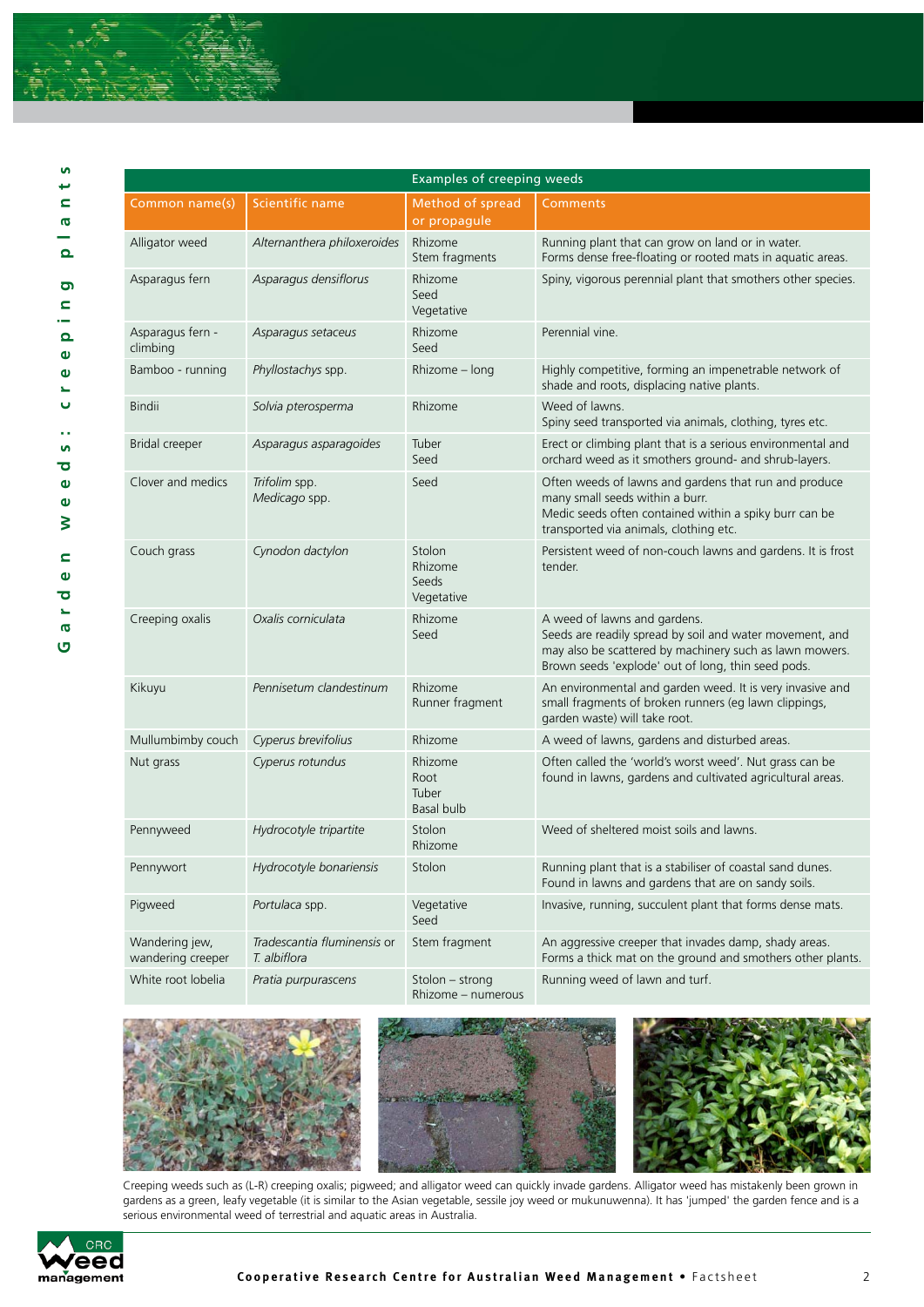

highlights gaps and any possible weakness in the plan.

An example garden weed planner for the creeping weed, couch grass (*Cynodon dactylon*), is included as a case study in this factsheet. It illustrates a successful weed management plan using tactics from each Tactic Group and how to complete a planner to manage any garden weed problem. An individual planner should be used for each target weed *.*

#### **Best garden practice**

Best garden practice or management to favour desirable garden plants will also improve the success of any weed management plan. Best garden practice includes activities such as monitoring weeded areas, mulching, replanting weeded areas with desired plants and providing them with the required nutrients to encourage active plant growth.

**Name:** *Cynodon dactylon*, couch grass, Bermuda grass.

**Brief description:** A summerautumn germinating perennial grass that grows up to 30 cm high. Its leaves and stems are hairless except for a few hairs on the stem base. The thick mats or couch are formed by tough, scaly rhizomes and long, branching stolons. Roots and stems develop at the nodes. Seeds are found on spikes arranged on a seed head that has the shape of an umbrella.

**Key propagules:** rhizomes, stolons, plant fragments and seeds.

**Method of spread:** Couch is a creeping grass weed that spreads underground via rhizomes, above ground via stolons or produces seedlings from seed. Plant fragments that are dislodged from the parent plant will take root. The ability of this plant to spread using a number of methods makes it a challenging weed to manage in lawns and gardens.

### **Case study: managing couch in gardens and lawns**

#### **Planning couch management**

The successful management of couch will depend on the tactics chosen, the timing of the tactics, where the weed is situated and the density of the infestation (eg few plants or many). Deciding how to best manage this creeping weed can be assisted by filling in a garden weed planner. The following garden weed planner demonstrates how to approach the management of couch in a garden situation.

A blank garden weed planner can be found in the factsheet *Managing garden weeds: planning tactics.*

| Garden weed planner                                    |                     |                                                                                                                                                                                                                                                                                                                                                                                                                                                                                                                                               |  |  |  |
|--------------------------------------------------------|---------------------|-----------------------------------------------------------------------------------------------------------------------------------------------------------------------------------------------------------------------------------------------------------------------------------------------------------------------------------------------------------------------------------------------------------------------------------------------------------------------------------------------------------------------------------------------|--|--|--|
| Target weed: couch<br>Situation: garden or lawn        |                     |                                                                                                                                                                                                                                                                                                                                                                                                                                                                                                                                               |  |  |  |
| Method of spread: creeping plant                       |                     | Key propagules: rhizomes, stolons, plant fragments, seeds                                                                                                                                                                                                                                                                                                                                                                                                                                                                                     |  |  |  |
| <b>Tactic Group</b><br>and aim                         | <b>Tactic used</b>  | Information and timing of tactic                                                                                                                                                                                                                                                                                                                                                                                                                                                                                                              |  |  |  |
| <b>Tactic Group 1</b><br>Deplete the weed<br>seedbank. | Dig                 | Carefully dig runners over winter before they<br>start actively growing and spreading.<br>Rhizomes and roots can be quite deep<br>underground and need to be removed or the<br>plant will regrow.                                                                                                                                                                                                                                                                                                                                             |  |  |  |
| Tactic Group 2<br>Kill and remove<br>weeds.            | Collect and dispose | Dig, rake, pull or cut out couch runners.<br>Take care to remove all stem pieces. Place in<br>heavy duty plastic bags and send to tip. Do<br>not place in compost destined to be used as<br>mulch as runner pieces will grow.                                                                                                                                                                                                                                                                                                                 |  |  |  |
|                                                        | Apply herbicide     | Apply herbicide using an appropriate method. Seek advice and read and follow label<br>directions carefully.<br>Apply when couch is flowering and plants are actively growing and not stressed from heat,<br>cold or lack of water, to allow uptake of the herbicide.<br>Effective when used on regrowth following physical removal of the bulk of the weed.<br>Note: For further information see guidelines on the Weeds CRC website: Herbicides:<br>knowing when and how to use them and Herbicides: guidelines for use in and around water. |  |  |  |
|                                                        | Mulch               | Mulch with a thick layer of newspaper or cardboard with a vertical lap into a trench to stop<br>growth of couch grass beyond the trench eq into a garden bed. A physical barrier will stop<br>the spread of runners.                                                                                                                                                                                                                                                                                                                          |  |  |  |